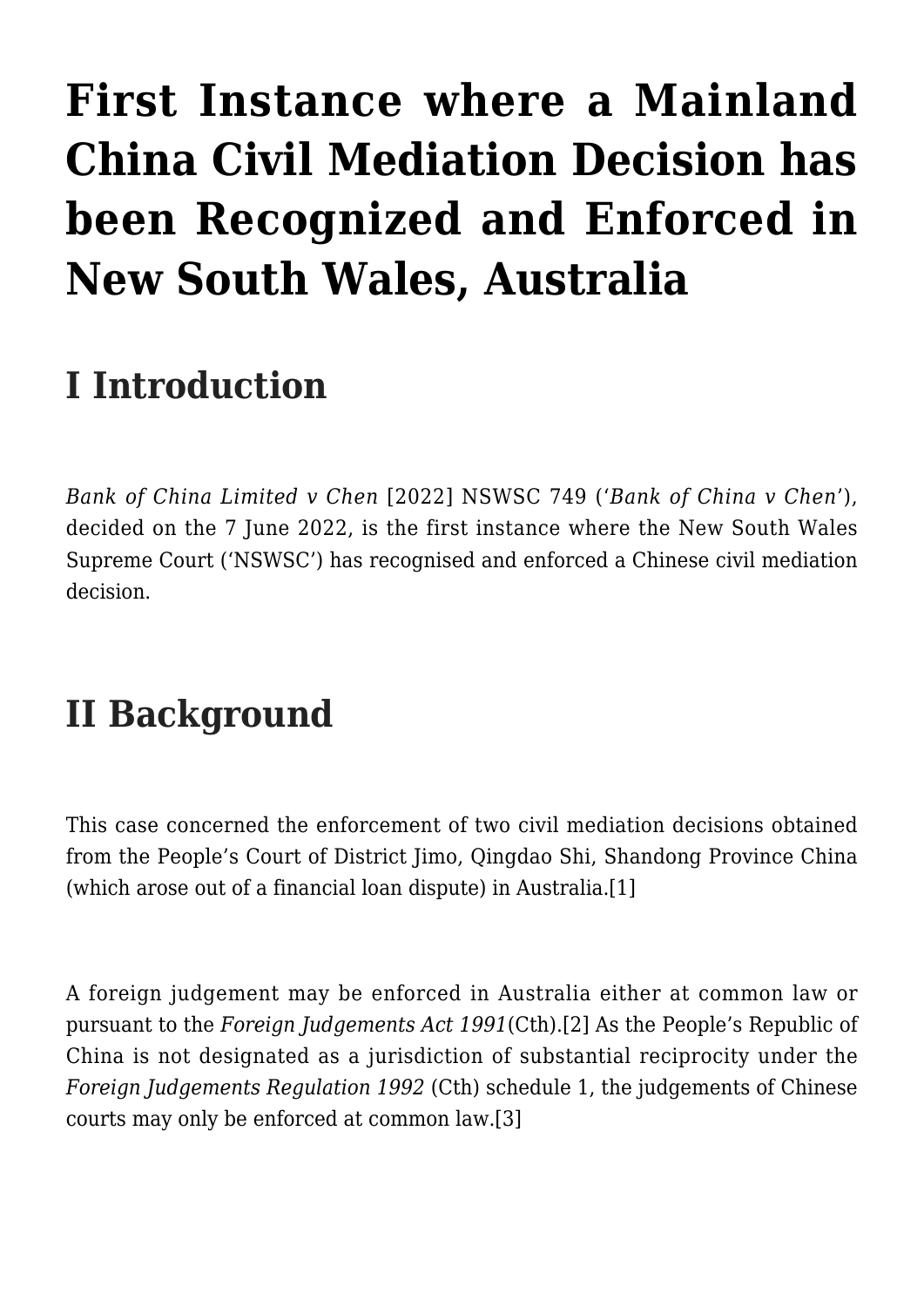For a foreign judgement to be enforced at common law, four requirements must be met:[\[4\]](#page--1-0) (1) the foreign court must have exercised jurisdiction in the international sense: (2) the foreign judgement must be final and conclusive: (3) there must be identity of parties between the judgement debtor(s) and the defendant(s) in any enforcement action; and (4) the judgement must be for a fixed, liquidated sum. The onus rests on the party seeking to enforce the foreign judgement[.\[5\]](#page--1-0)

Bank of China Ltd ('plaintiff') served the originating process on Ying Chen ('defendant') pursuant to r 11.4 and Schedule 6(m) of the *Uniform Civil Procedure Rules 2005* (NSW) ('UCPR') which provides that an originating process may be served outside of Australia without leave of the court to recognise or enforce any 'judgement'.[\[6\]](#page--1-0) Central to this dispute was whether a civil mediation decision constituted a 'judgement' within the meaning of schedule 6(m).

# **III Parties' Submission**

### **A** *Defendant's Submission*

The defendant filed a notice of motion seeking for (1) the originating process to be set aside pursuant to rr 11.6 and 12.11 of the UCPR, (2) service of the originating process on the defendant to be set aside pursuant to r 12.11 of the UCPR and (3) a declaration that the originating process had not been duly served on the defendant pursuant to r 12.11 of the UCPR[.\[7\]](#page--1-0)

The defendant argued that the civil mediation decisions are not 'judgements' within the meaning of UCPR Schedule 6(m).[\[8\]](#page--1-0) Moreover, the enforcement of foreign judgment at common law pre-supposes the existence of a foreign judgement which is absent in this case[.\[9\]](#page--1-0)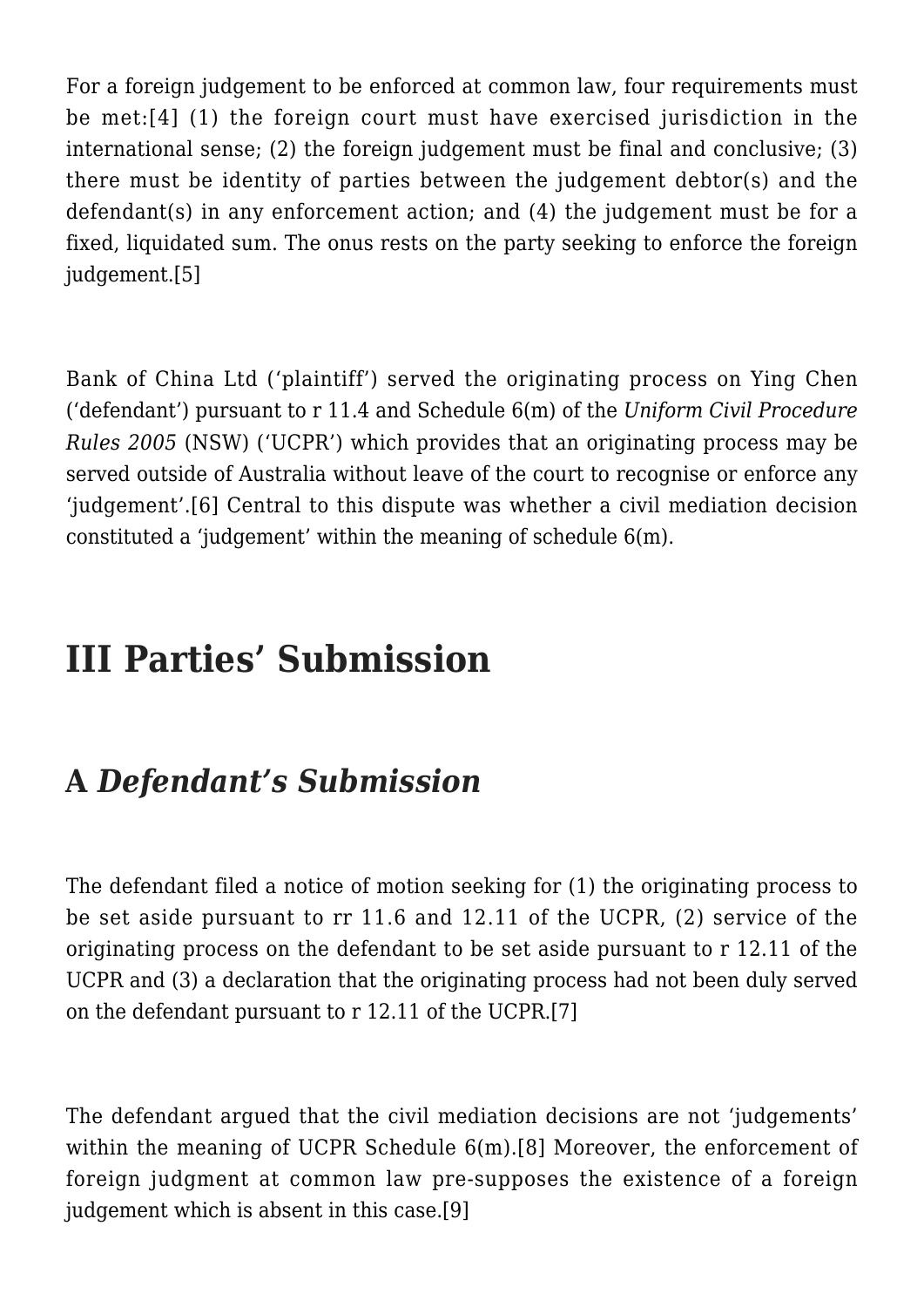The defendant submitted that the question that must be asked in this case is whether the civil mediation decisions were judgements as a matter of Chinese law which is a question of fact.<sup>[\[10\]](#page--1-0)</sup> This was a separate question to whether, as a matter of domestic law, the foreign judgements ought to be recognised at common law[.\[11\]](#page--1-0)

#### **B** *Plaintiff's Submission*

In response, the plaintiff submitted that all four common law requirements were satisfied in this case[.\[12\]](#page--1-0) Firstly, there was jurisdiction in the international sense as the defendant appeared before the Chinese Court by her authorised legal representative.[\[13\]](#page--1-0) The authorised legal representative made no objection to the civil mediation decisions[.\[14\]](#page--1-0) Secondly, the judgement was final and conclusive as it was binding on the parties, unappealable and can be enforced without further order.[\[15\]](#page--1-0) Thirdly, there was an identity of parties as Ying Chen was the defendant in both the civil mediation decisions and the enforcement proceedings.[\[16\]](#page--1-0) Fourthly, the judgement was for a fixed, liquidated sum as the civil mediation decisions provided a fixed amount for principal and interest.[\[17\]](#page--1-0)

In relation to the defendant's notice of motion, the plaintiff argued that the question for the court was whether the civil mediation decisions fell within the meaning of 'judgement' in the UCPR, that is, according to New South Wales law, not Chinese law (as the defendant submitted).[\[18\]](#page--1-0) On this question, there was no controversy.[\[19\]](#page--1-0) While the UCPR does not define 'judgement', the elements of a 'judgement' are well settled according to Australian common law and Chinese law expert evidence supports the view that civil mediation decisions have those essential elements required by Australian law[.\[20\]](#page--1-0)

Under common law, a judgement is an order of Court which gives rise to res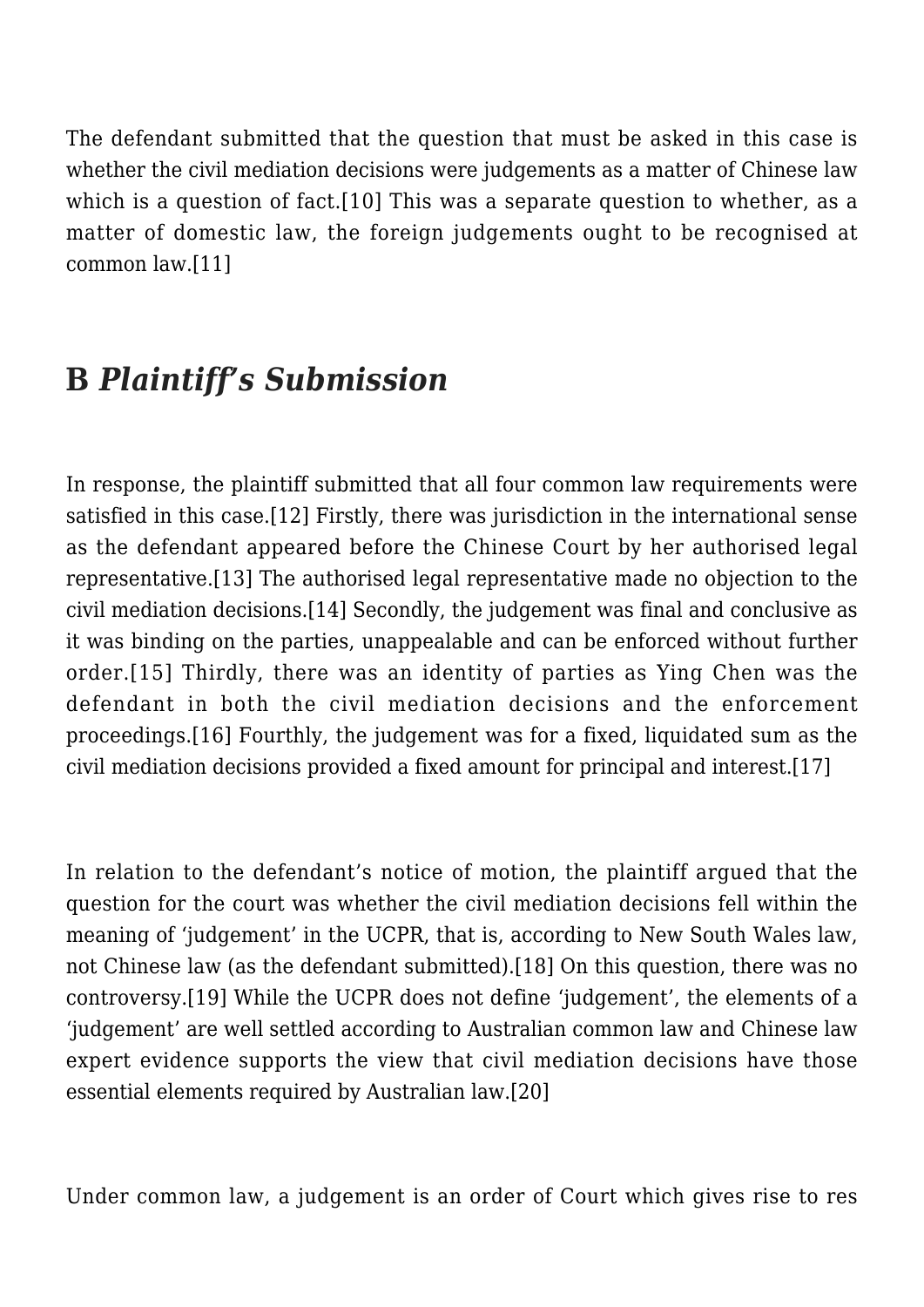judicata and takes effect through the authority of the court.[\[21\]](#page--1-0) The plaintiff relied on Chinese law expert evidence which indicated that a civil mediation decision possesses those characteristics, namely by establishing res judicata and having mandatory enforceability and coercive authority.[\[22\]](#page--1-0) The expert evidence noted that a civil mediation decision is a type of consent judgement resulting from mediation which becomes effective once all parties have acknowledged receipt by affixing their signature to the Certificate of Service[.\[23\]](#page--1-0) The Certificate of Service in respect of the civil mediation decisions in this case had been signed by the legal representatives of the parties on the day that the civil mediation decisions were made.[\[24\]](#page--1-0) While a civil mediation decision is distinct to a civil judgement,[\[25\]](#page--1-0) a civil mediation decision nonetheless has the same binding force as a legally effective civil judgement and can be enforced in the same manner[.\[26\]](#page--1-0)

The expert evidence further noted that Mainland China civil mediation decisions have been recognised and enforced as foreign judgements in the Courts of British Columbia, Hong Kong and New Zealand.[\[27\]](#page--1-0) The factors which characterise a 'judgement' under those jurisdictions are the same factors which characterise a 'judgement' under Australian law.[\[28\]](#page--1-0)This supports the view that the same recognition should be afforded under the laws of New South Wales.[\[29\]A](#page--1-0)ccordingly, the plaintiff submitted the a civil mediation decision possesses all the necessary characteristics of a 'judgement' under Australian law such that service could be effected without leave under schedule 6(m)[.\[30\]](#page--1-0)

## **IV Resolution**

Harrison AsJ noted that the judgements of Chinese courts may be enforceable at common law and found that all four requirements was satisfied in this case[.\[31\]](#page--1-0) There was jurisdiction in the international sense as the defendant's authorised legal representative appeared before the People's Court on her behalf, the parties had agreed to mediation, the representatives of the parties came to an agreement during the mediation, and this was recorded in a transcript.[\[32\]](#page--1-0) The parties' representatives further signed the transcript and a civil mediation decision had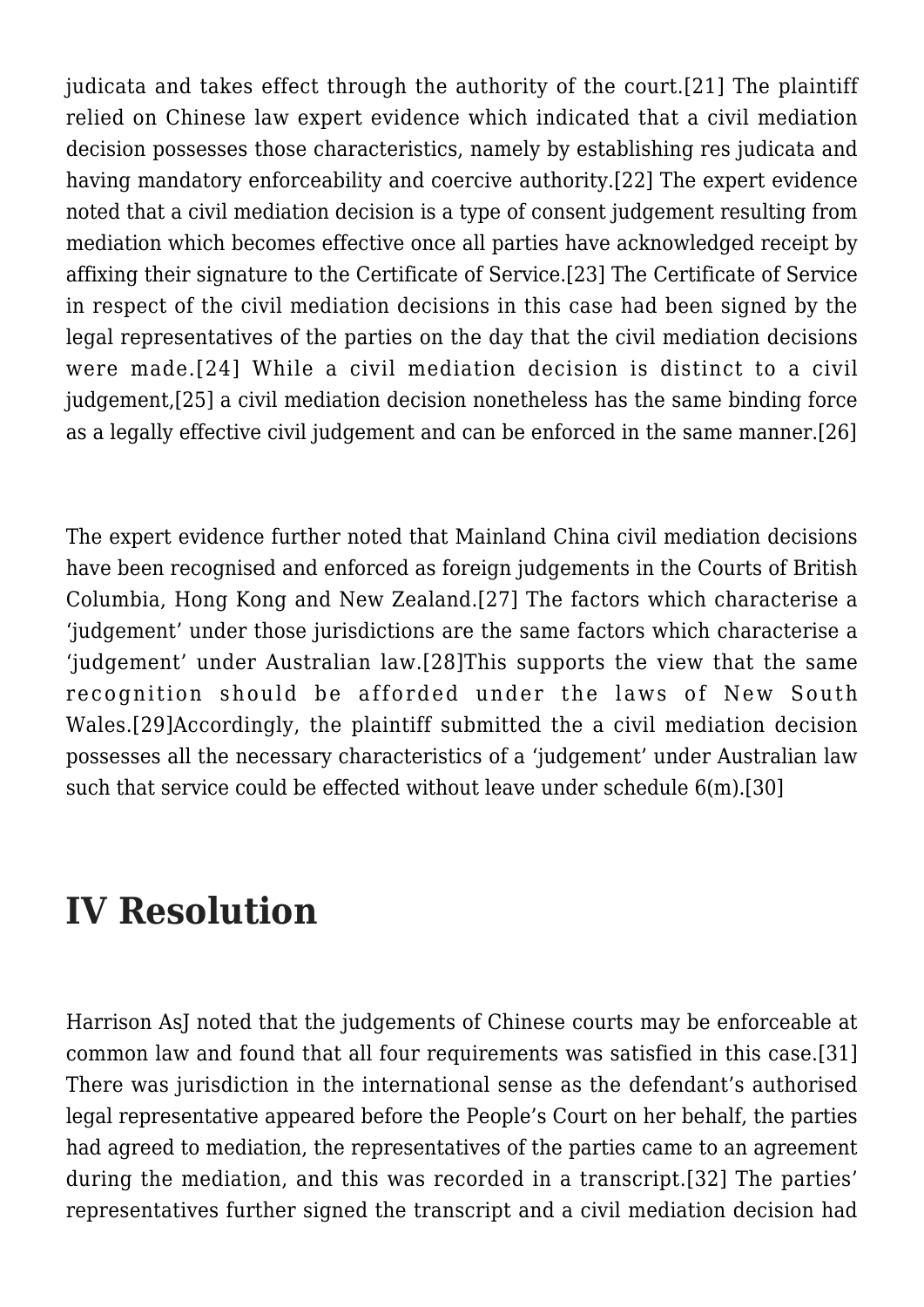been issued by the people's courts[.\[33\]](#page--1-0) Moreover, the civil mediation decision was final and binding as it had been signed by the parties.[\[34\]](#page--1-0) The third and fourth requirements were also clearly satisfied in this case[.\[35\]](#page--1-0)

In relation to the central question of whether the civil mediation decisions constituted 'judgements' in the relevant sense, Harrison AsJ found in favour of the plaintiff.[\[36\]](#page--1-0) Harrison AsJ first noted that this question should not be decided on the arbitrary basis of which of the many possible translations should be preferred.[\[37\]](#page--1-0) Moreover, the evidence of the enforcement of civil mediation decisions as judgements in the jurisdictions of British Columbia, Hong Kong and New Zealand was helpful, though also not determinative[.\[38\]](#page--1-0)

Rather, this question must be determined by reference to whether civil mediation decisions constituted judgements under Australian law as opposed to Chinese law, accepting the plaintiff's submission.[\[39\]](#page--1-0) The civil mediation decisions were enforceable against the defendant immediately according to their terms in China without the need for further order or judgement of the People's Court.[\[40\]](#page--1-0) The parties could not vary or cancel the civil mediation decisions without the permission of the Jimo District Court[.\[41\]](#page--1-0) The civil mediation decisions also had the same legal effects as a civil judgement[.\[42\]](#page--1-0) Therefore, Harrison AsJ concluded that the civil mediation decisions were judgements for the purposes of Australian law as they established res judicata and were mandatorily enforceable and had coercive authority.[\[43\]](#page--1-0) It then followed that the civil mediation decisions fell within the scope of UCPR schedule 6(m) and did not require leave to be served[.\[44\]](#page--1-0)

# **V Orders**

In light of the analysis above, Harrison AsJ held that the Chinese civil mediation decisions were enforceable and dismissed the defendant's motion.[\[45\]](#page--1-0) Costs were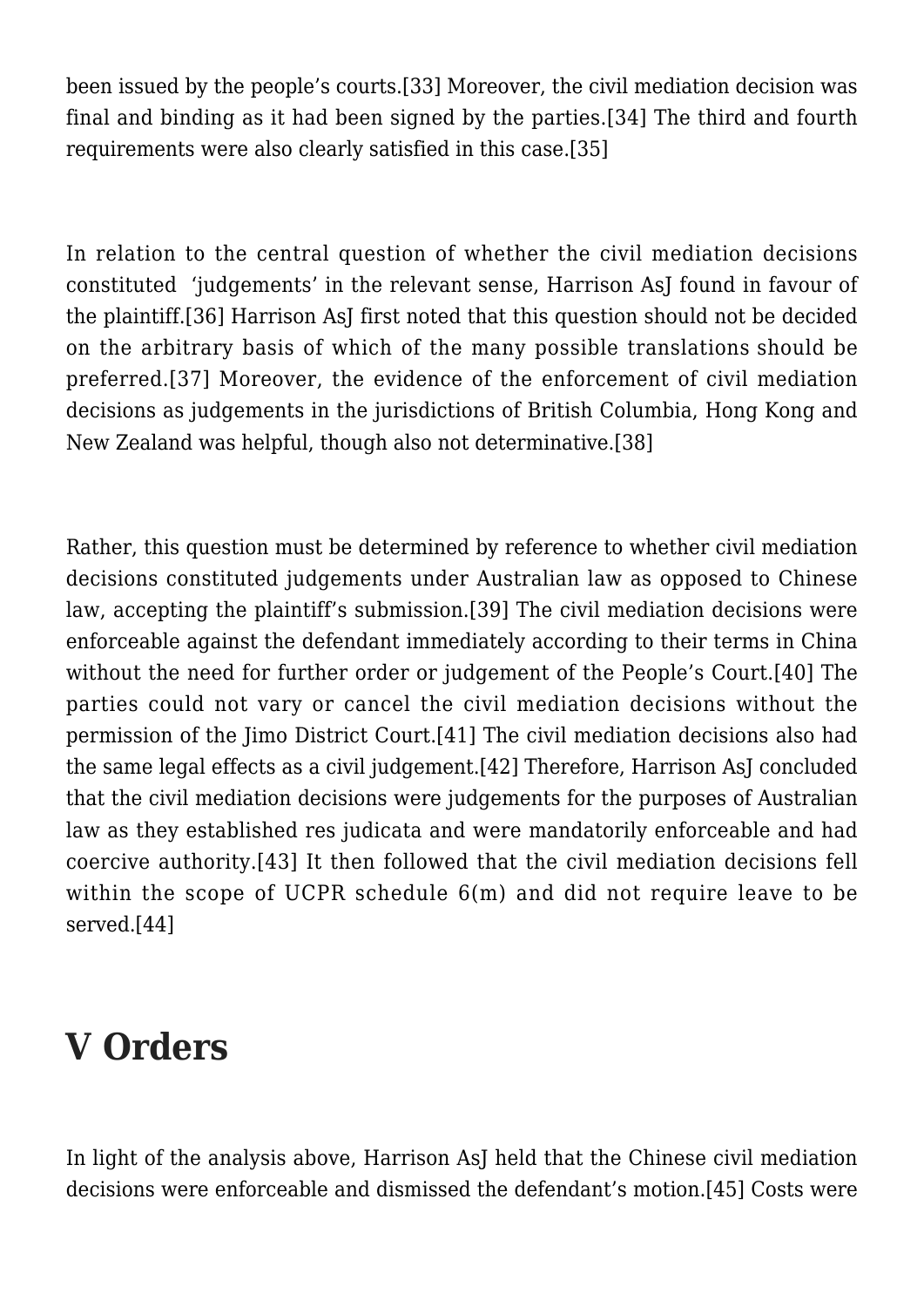further awarded in favour of the plaintiff[.\[46\]](#page--1-0)

Author: Hao Yang Joshua Mok, LLB Student at the University of Sydney Law School

Supervised by Associate Professor Jeanne Huang, Sydney Law School

#### **References:**

[\[1\]](#page--1-0) *Bank of China Limited v Chen* [2002] NSWSC 749, [1], [16].

[\[2\]](#page--1-0) Ibid [8]; citing *Bao v Qu; Tian* (No 2) [2020] NSWSC 588, [23]-[29].

[\[3\]](#page--1-0) Ibid [8].

[\[4\]](#page--1-0) Ibid.

[\[5\]](#page--1-0) Ibid.

[\[6\]](#page--1-0) Ibid [9] – [11].

[\[7\]](#page--1-0) Ibid [6].

[\[8\]](#page--1-0) Ibid [57].

[\[9\]](#page--1-0) Ibid [59], [84].

[\[10\]](#page--1-0) Ibid [61].

[\[11\]](#page--1-0) Ibid.

[\[12\]](#page--1-0) Ibid [25].

[\[13\]](#page--1-0) Ibid [18].

[\[14\]](#page--1-0) Ibid.

[\[15\]](#page--1-0) Ibid [20].

[\[16\]](#page--1-0) Ibid [22].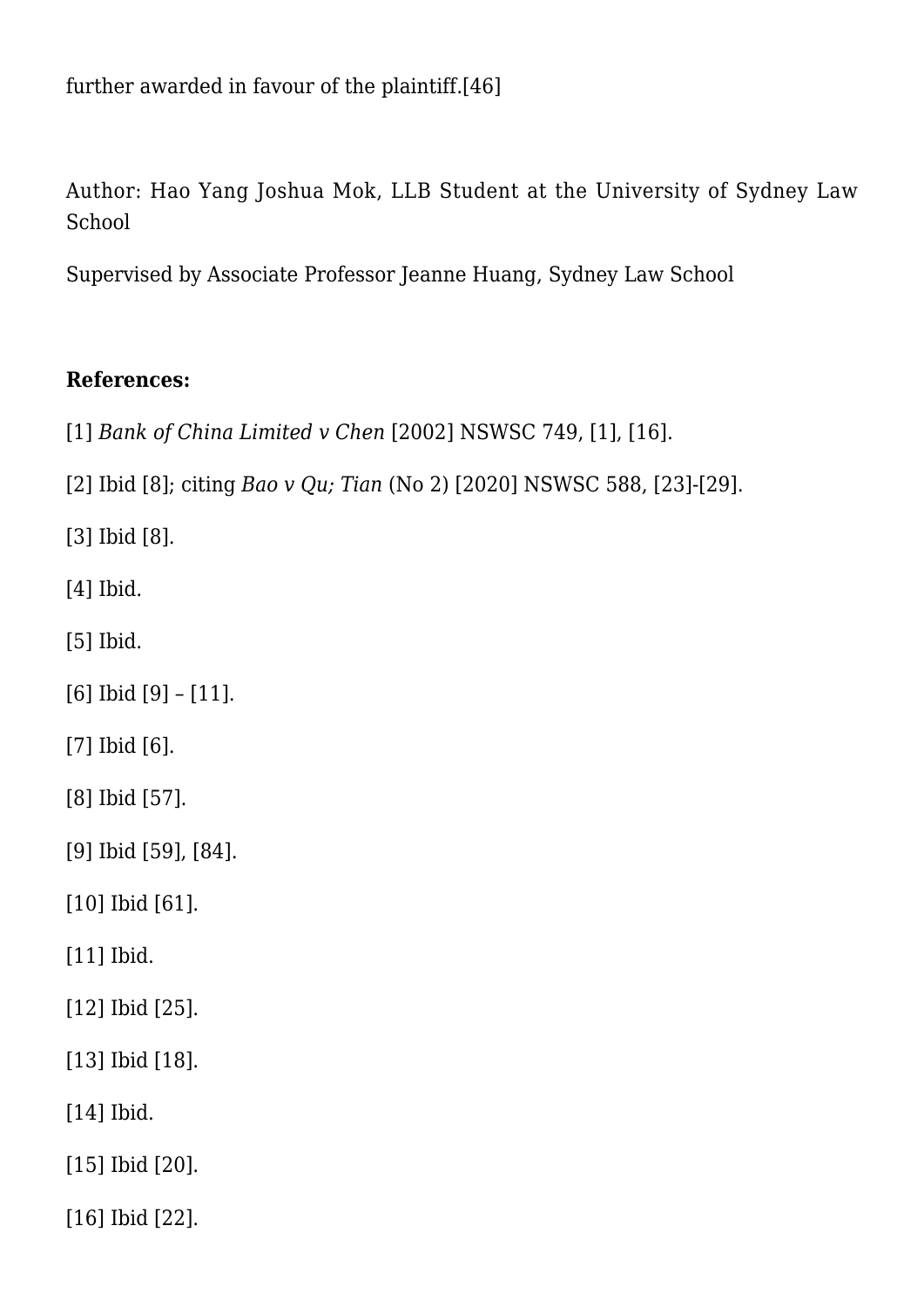[\[17\]](#page--1-0) Ibid [24].

[\[18\]](#page--1-0) Ibid [27].

[\[19\]](#page--1-0) Ibid [28].

[\[20\]](#page--1-0) Ibid.

[\[21\]](#page--1-0) Ibid [37].

[\[22\]](#page--1-0) Ibid [38].

[\[23\]](#page--1-0) Ibid [39].

[\[24\]](#page--1-0) Ibid.

[\[25\]](#page--1-0) Ibid [41].

[\[26\]](#page--1-0) Ibid [42].

[\[27\]](#page--1-0) Ibid [49].

[\[28\]](#page--1-0) Ibid [50].

[\[29\]](#page--1-0) Ibid [51].

[\[30\]](#page--1-0) Ibid [52].

[\[31\]](#page--1-0) Ibid [83], [90].

[\[32\]](#page--1-0) Ibid [86].

[\[33\]](#page--1-0) Ibid.

[\[34\]](#page--1-0) Ibid [87].

[\[35\]](#page--1-0) Ibid [88]-[89].

[\[36\]](#page--1-0) Ibid [105].

[\[37\]](#page--1-0) Ibid [91]-[92].

[\[38\]](#page--1-0) Ibid [93].